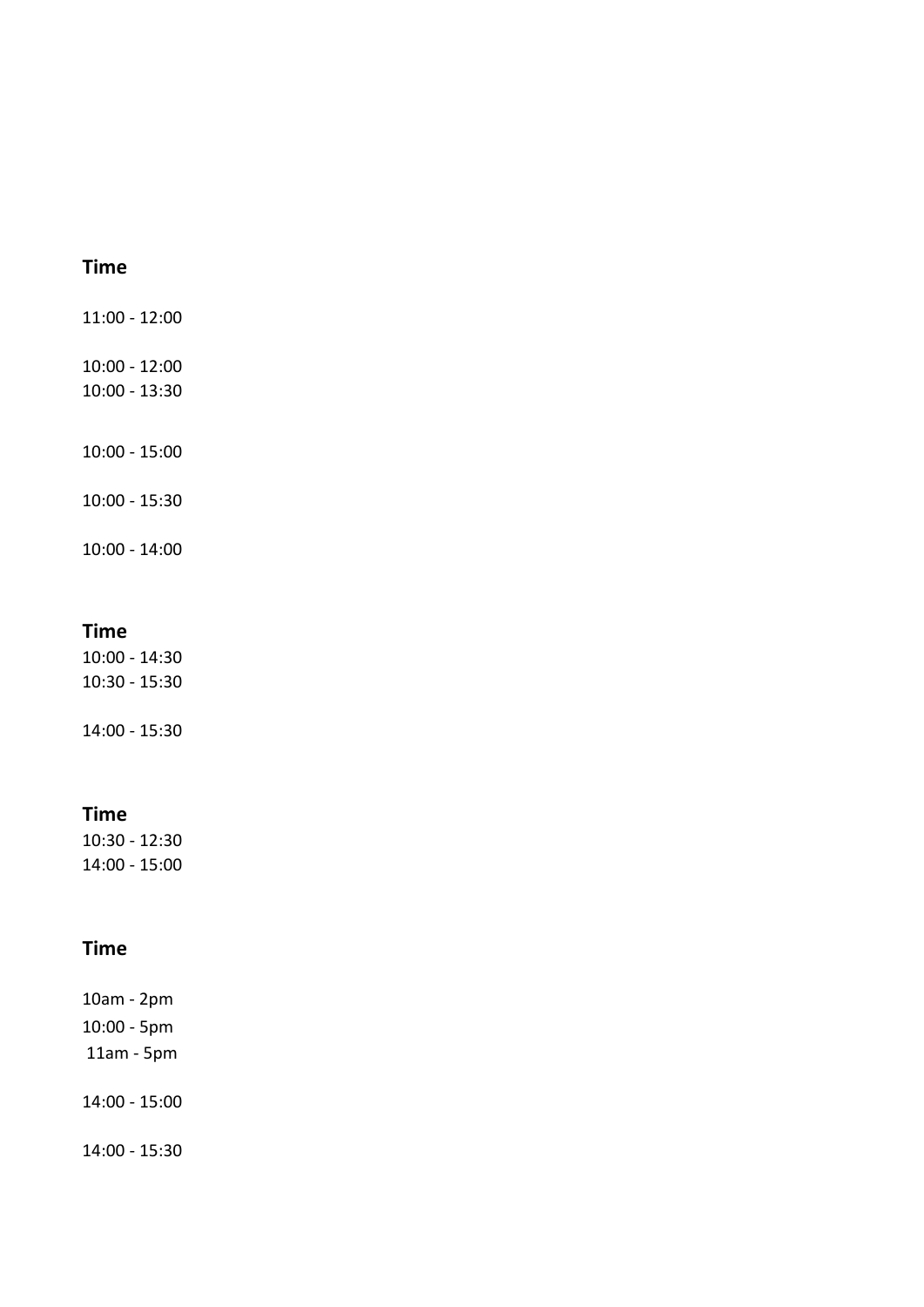### **Time**

10:00 - 12:00 10:00 -12:00 10:00 - 17:00 10:30 - 16:30

### **Time**

9:30 - 17:30

10:00 - 15:30

13:30 - 15:00

14:00 - 16:00

20:00 - 22:00

#### **Time**

9:30 - 12:30 10:00 - 14:00 14:00 - 15:00

9:50 - 16:30

#### **Time**

10:00 - 14:30

10:00 - 17:00

11:00 - 12:00

12:00 - 13:00

### **Time**

10:00 - 14:00

10:00 - 12:30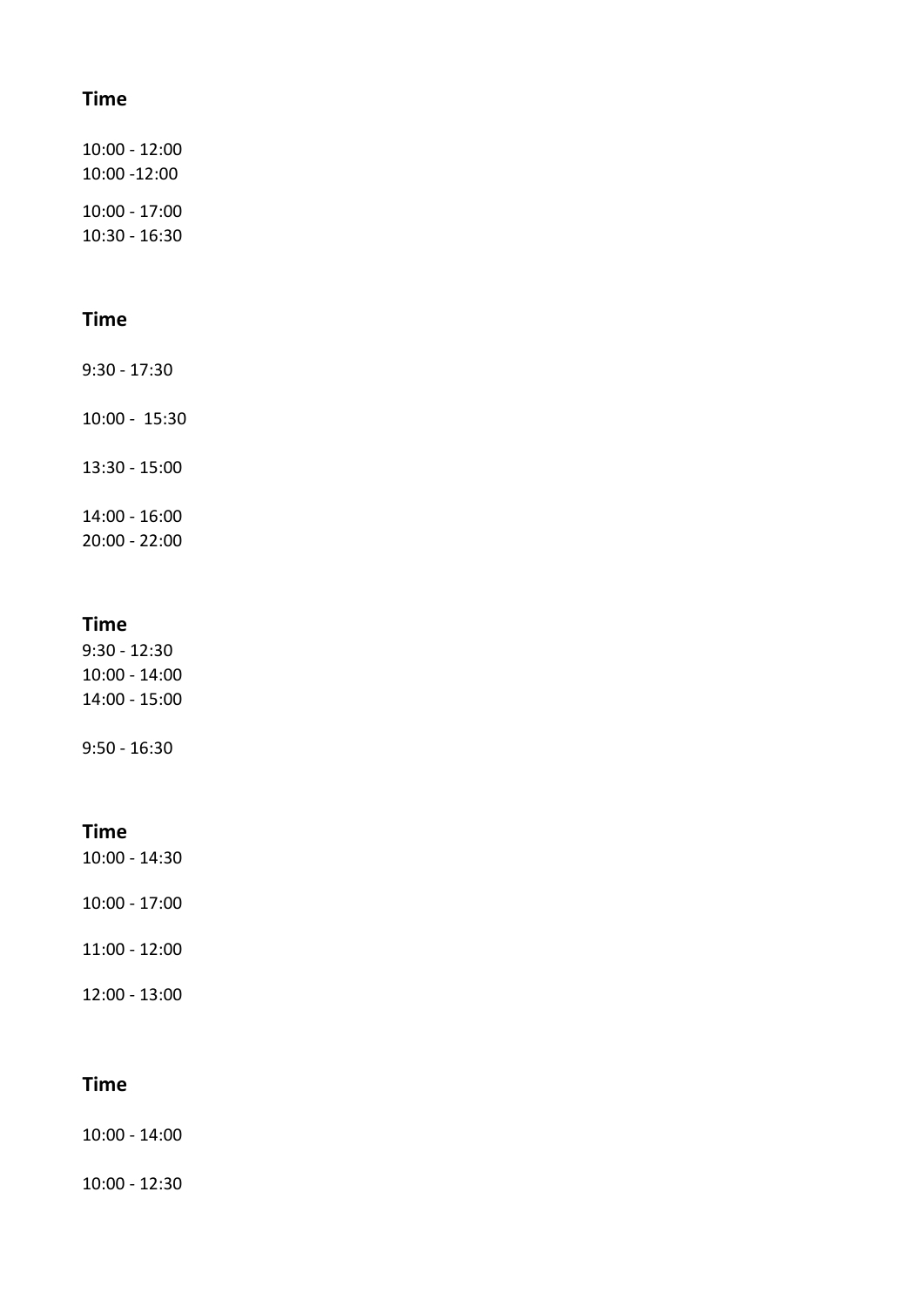

# **Saturday 7th May 2022**

**Activity**

*Every Stone is a Mountain in Miniature: Ruskin, Geology and Art' Talk and walk by Jamie Barnes River Lune Ramble - a geological walk journeying back in time exploring the rocks and fossils along the River Lune at Kirkby Lonsdale by Carolina Wandering with Wordsworth: A geological guided walk (ticketed event)*

*Great Asby Scar Guided geo-walk by David Evans*

*Geology Drawing workshop GeoWalk - Skiddaw Granite at Sinen Gill, Skiddaw Lead by John anad Ian from the Cumbria Geoconservation Society*

# **Sunday 8th May 2022**

**Activity** *Force Crag Mine Processing Mill Mountains in miniature: Geoweek family activity day*

*Rocks and Fossils in Trowbarrow Quarry By Audrey Brown from Cumbria Geoconservation*

# **Monday 9th May 2022**

**Activity** *Geology and Identity in Cumbrian Literature workshop by Dr Penny Bradshaw Rocks, soils and the rest' talk*

# **Tuesday 10th May 2022**

### **Activity**

*Geowalk around CWT's Eycott Hill Led by John and Ian from Cumbria Geoconservation Geology themed Loose Leaf Poetry Behind the Scenes tour at Wordsworth Grasmere (free with admission) Every Stone is a Mountain in Miniature: Ruskin, Geology and Art' (Repeat) Talk and walk by Jamie Barnes Explore Brown Howe Quarry and discover some of the Lake District's firey past (Coniston) by Audrey Brown*

**Wednesday 11th May 2022**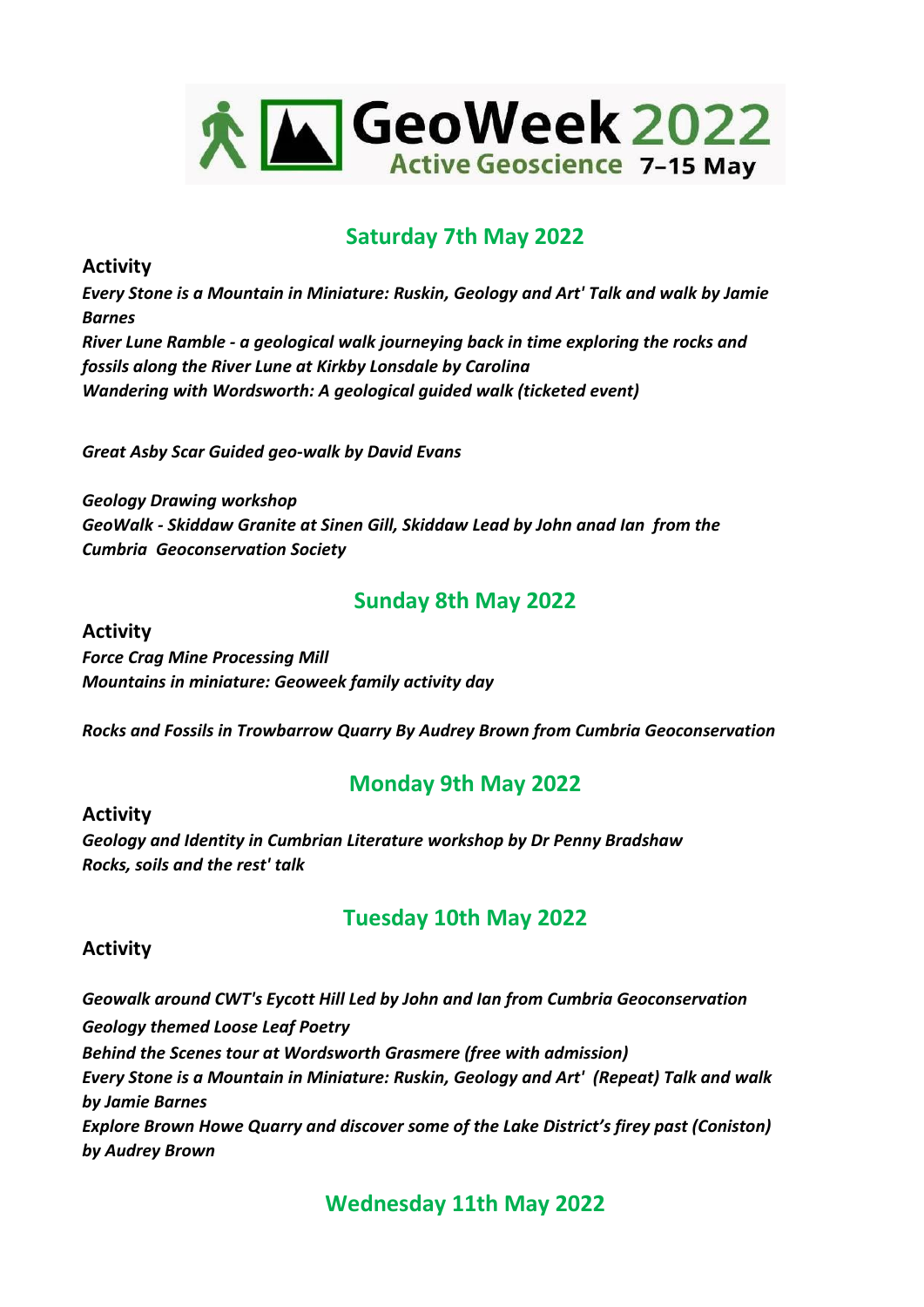### **Activity**

*Gelt Woods – A braided river in the Triassic desert. A geological walk around Keswick led by Helen from Cumbria Geoconservation* 

*Geology Themed Sketching Geology day including surface and underground walks.* 

# **Thursday 12th May 2022**

### **Activity**

*Geoweek Symposium: Communication Measures to Bridge 4.543 Billion Years - (virtual and physical event) All Day Two-part excursion to see igneous intrusions into Skiddaw by John and Ian from Cumbria Geoconservation A talk on the rocks in and around Barrow with Audrey Brown from Cumbria Geoconservation.*

*Geology Rocks! In the formations gallery. Borrowdale Graphite(Wad) mine Talk With CATMHS (ONLINE)*

# **Friday 13th May 2022**

### **Activity**

*Introduction to Geology of Orton by David Evans A walk of Goldscope Mine's 500 year legacy with CATMHS Rocks, soils and the rest' talk (repeat) Geoweek Symposium: Communication Measures to Bridge 4.543 Billion Years - (virtual and physical event)*

# **Saturday 14th May 2022**

### **Activity**

*Force Crag Mine Processing Mill* 

*Art Rocks! - creatie art inspired by geology*

*Geology around Millom and the poetry of Norman Nicholson walk and talk*

*Geology around Millom and the poetry of Norman Nicholson walk and talk (repeat)*

# **Sunday 15th May 2022**

**Activity**

*Coombe Crags – Tropical seas and river deltas of the Carboniferous. Making Sense of our Landscape-Coniston Fells' Talk and walk by Carolina Goodship from CGC and Warren from CATMHS*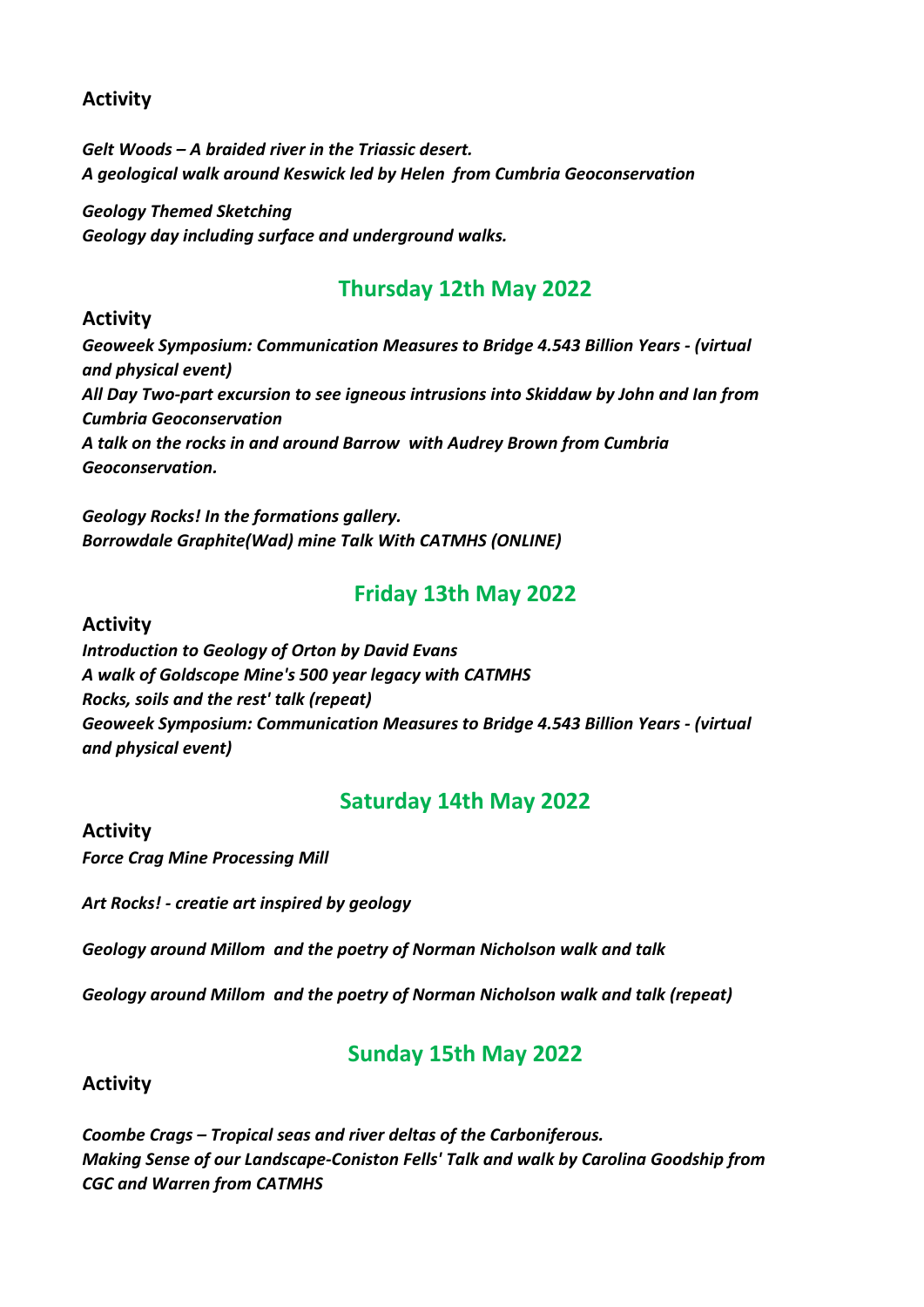### **Book through**

The Ruskin Museum

Kendal Museum

Wordswoth Museum Westmoreland Dales Landscape Partnership

Tullie House Musuem and Art Gallery Penrith Museum

### **Book through**

National Trust Brantwood

Kendal Museum

### **Book through**

Brantwood Killhope mine

### **Book through**

Penrith Museum Wordsworth Grasmere Wordsworth Grasmere

The Ruskin Museum

The Ruskin Museum